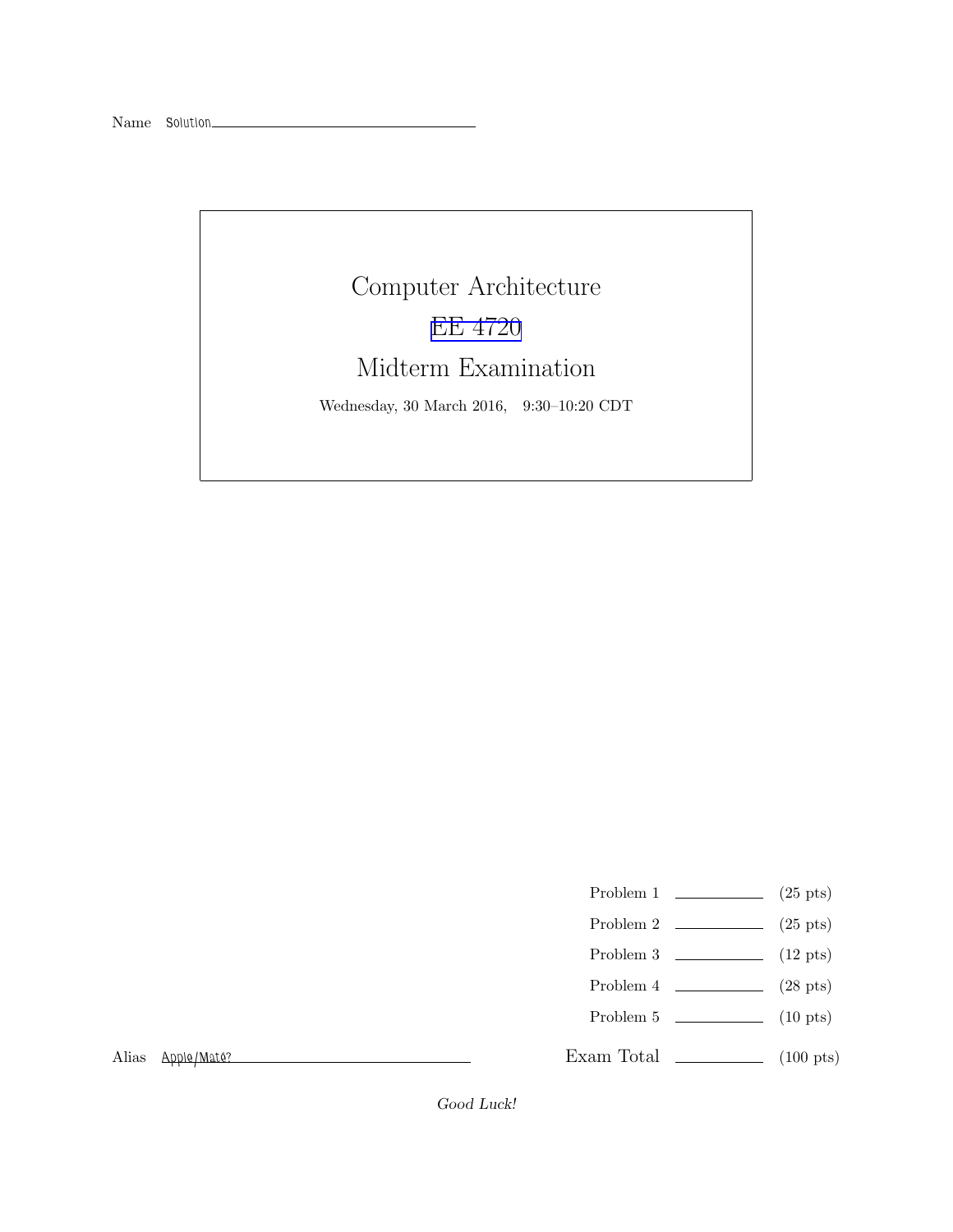Problem 1: [25 pts] Appearing below are what are supposed to be pipeline execution diagrams (PEDs) of code fragments executing on the illustrated implementation. The PEDs are incorrect.

(a) Correct the PEDs.



 $\sqrt{\phantom{a}}$  Correct the PED below.

add r1, r2, r3 IF ID EX ME WB  $lw$  r3,  $0(r1)$  IF ID -> EX ME WB

# SOLUTION

add r1, r2, r3 IF ID EX ME WB  $lw$  r3,  $O(r1)$  IF ID EX ME WB

Solution appears above. Note that the dependency can be bypassed and so there is no need to stall.

```
\vert \overrightarrow{\bigtriangledown} \vert Correct the PED below.
     \frac{1}{w} r<sub>3</sub>, 0(r_1) IF ID EX ME WB
     add r4, r3, r5 IF ID \rightarrow EX ME WB
     sub r6, r7, r8 IF ID EX ME WB
     # SOLUTION
     # Cycle 0 1 2 3 4 5 6 7
    lw r3, O(r1) IF ID EX ME WB
    add r4, r3, r5 IF ID \rightarrow EX ME WB
     sub r6, r7, r8 IF -> ID EX ME WB
```
The sub has to stall in cycle 3 since ID is occupied by the add.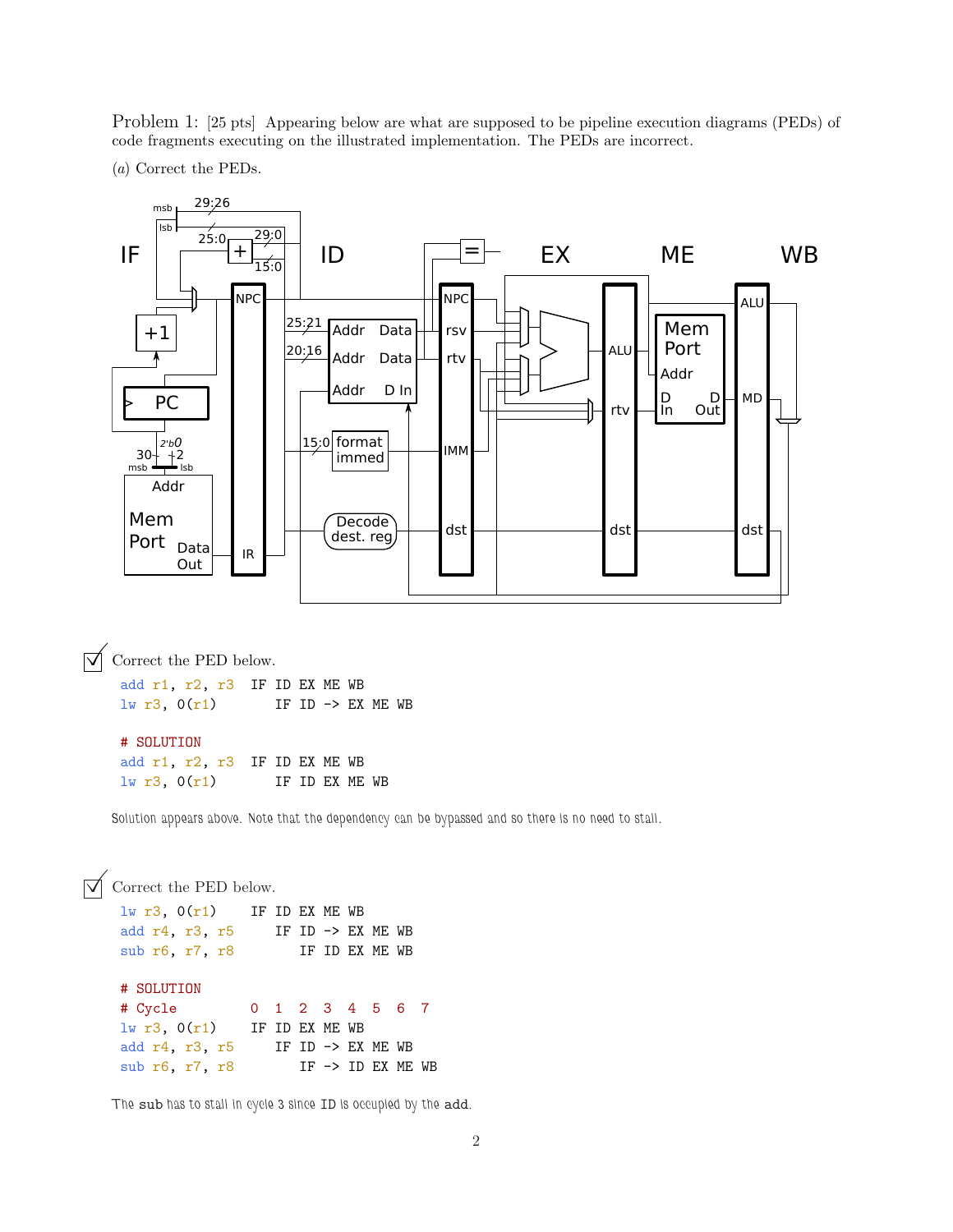$\sqrt{\phantom{a}}$  Correct the PED below.

```
# Cycle 0 1 2 3 4 5 6 7
beq r1, r1 TARG IF ID EX ME WB # Branch is taken.
xor r5, r6, r7 IF IDx
add r8, r9, r10 IFx
TARG:
 sub r2, r3, r4 IF ID EX ME WB
# Cycle 0 1 2 3 4 5 6 7
# SOLUTION
# Cycle 0 1 2 3 4 5 6 7
beq r1, r1 TARG IF ID EX ME WB # Branch is taken.
xor r5, r6, r7 IF ID EX ME WB
add r8, r9, r10
TARG:
sub r2, r3, r4 IF ID EX ME WB
# Cycle 0 1 2 3 4 5 6 7
```
The delay-slot instruction should be executed, and the branch is resolved in ID so the target must be fetched when the branch is in EX.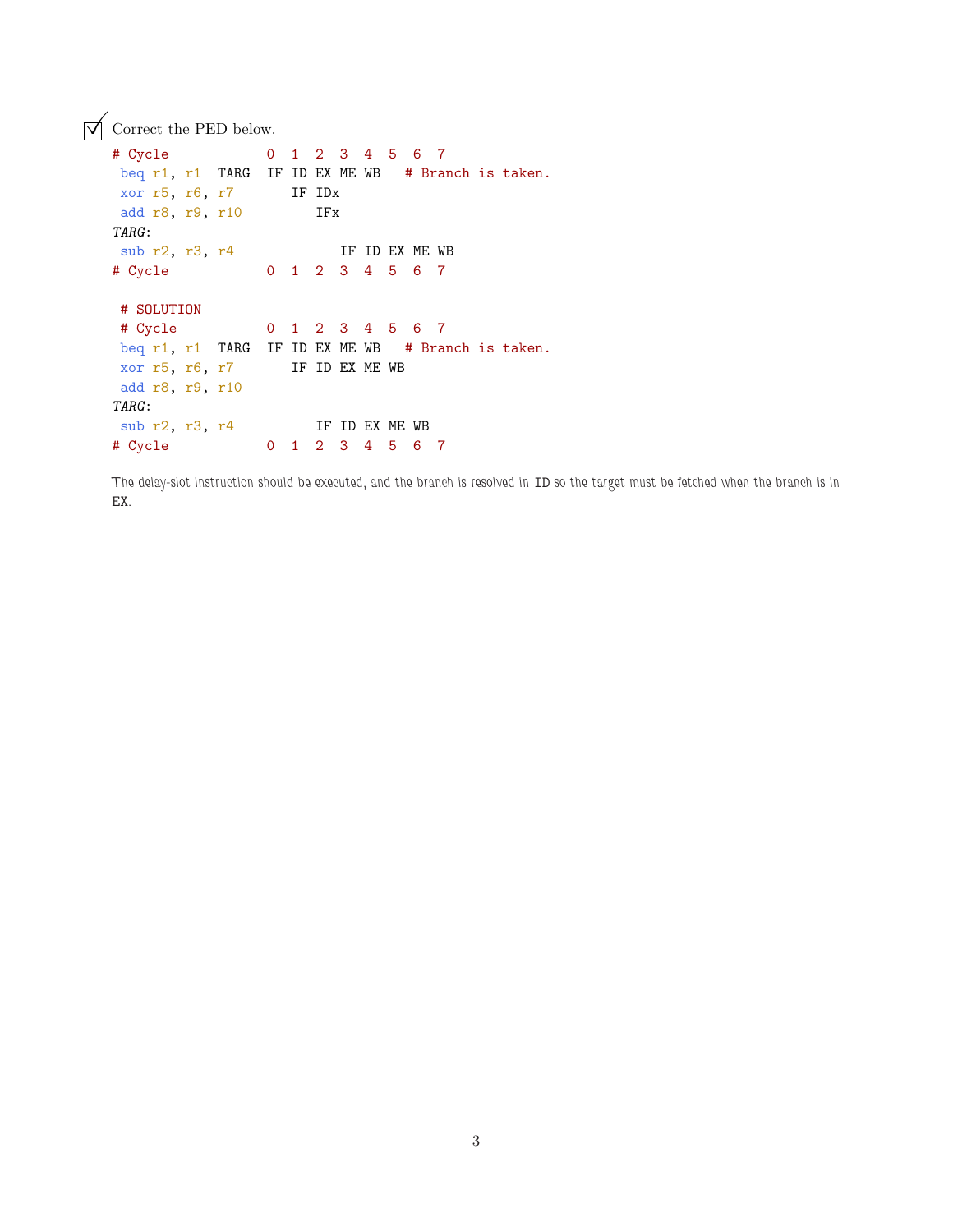(b) Appearing below are more PEDs which are not correct for the illustrated implementation. This time modify the implementation so that the executions are correct. Only make necessary changes.

- Delete a bypass path by showing an  $\times$  at the **mux input** where it ends.
- Do not delete or add more hardware than is necessary.



 $\triangledown$  Modify the implementation so that the execution below is correct.

add r1, r2, r3 IF ID EX ME WB sub  $r3$ ,  $r1$ ,  $r5$  IF ID ----> EX ME WB

 $\triangledown$  Modify the implementation so that the execution below is correct.

 $\frac{1}{w}$  r1,  $0(r2)$  IF ID EX ME WB sw r1,  $0(r3)$  IF ID EX ME WB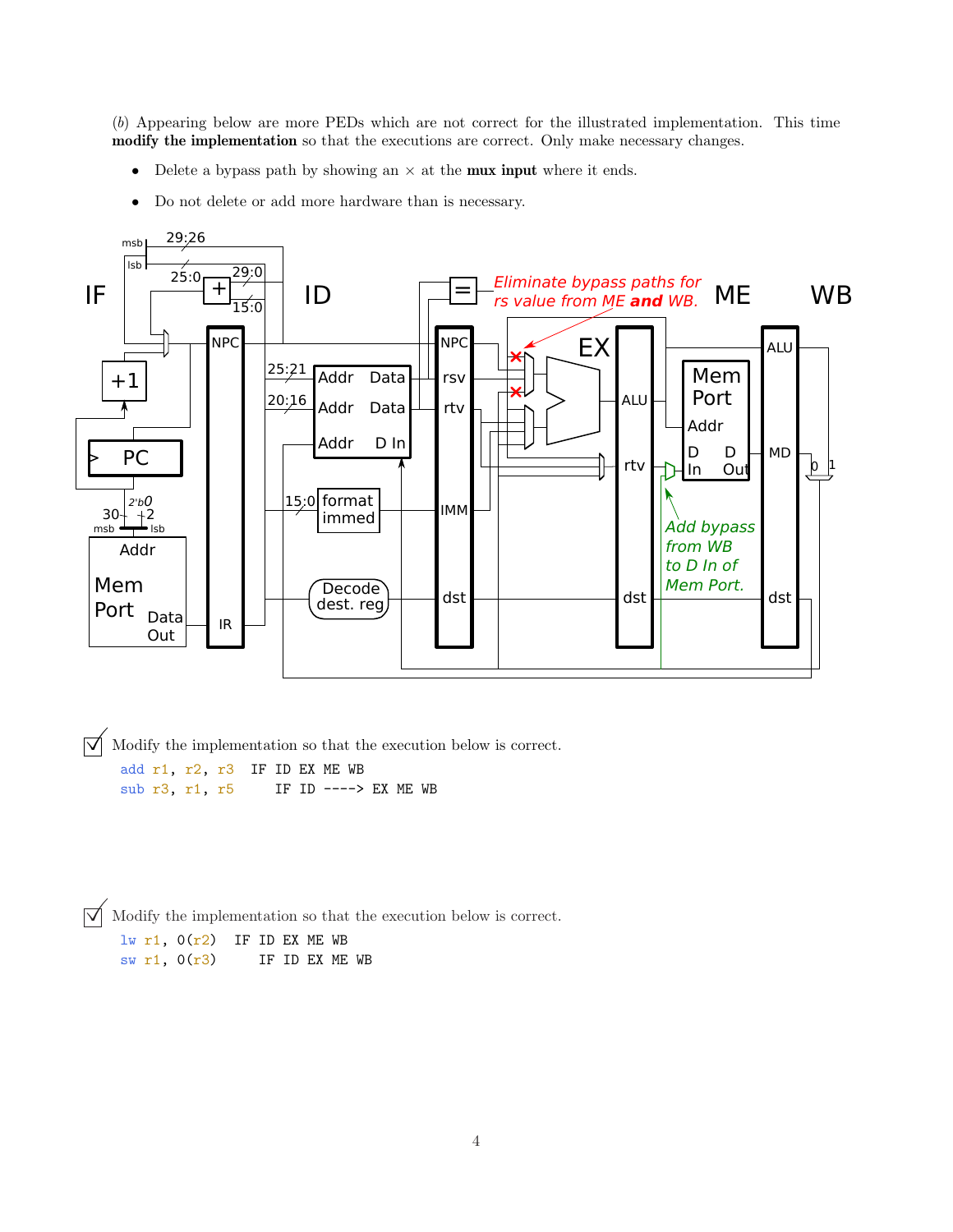Problem 2: [25 pts] The implementation below is based on the solution to Homework 2 Problem 2 in which a bypass was added for  $bltz$  instructions.



#### Use Next Page for Solution

Use Next Page for Solution

(a) The implementation can only bypass values in EX to a bltz. Modify the implementation on the next page so that values can be bypassed from both EX and ME. With these changes the two fragments below should run without a stall and of course bypass the correct value.

```
# Example 1
add r1, r2, r3
sub r4, r5, r6
bltz r1, TARG
# Example 2.
add r1, r2, r3
sub r1, r1, r6
bltz r1, TARG
```
(b) A bypass from EX isn't possible for the code fragment below, and a bypass from ME is problematic too. On the next page add logic to generate a stall signal for these situations (load/bltz dependencies) and connect it to the word STALL in the upper-right of the diagram. Notice that there is an is Load logic block in ID.

```
lw r1, 0(r2)
bltz r1, TARG
```
(c) Explain why it would not be a good idea to bypass the load value to the bltz when the load is in ME.

Bypassing load from ME not a good idea because:

Because data is available at the D Out output of the memory port very late in the clock cycle and so it can't be used for anything without increasing the clock period. That is, D Out is on the critical path.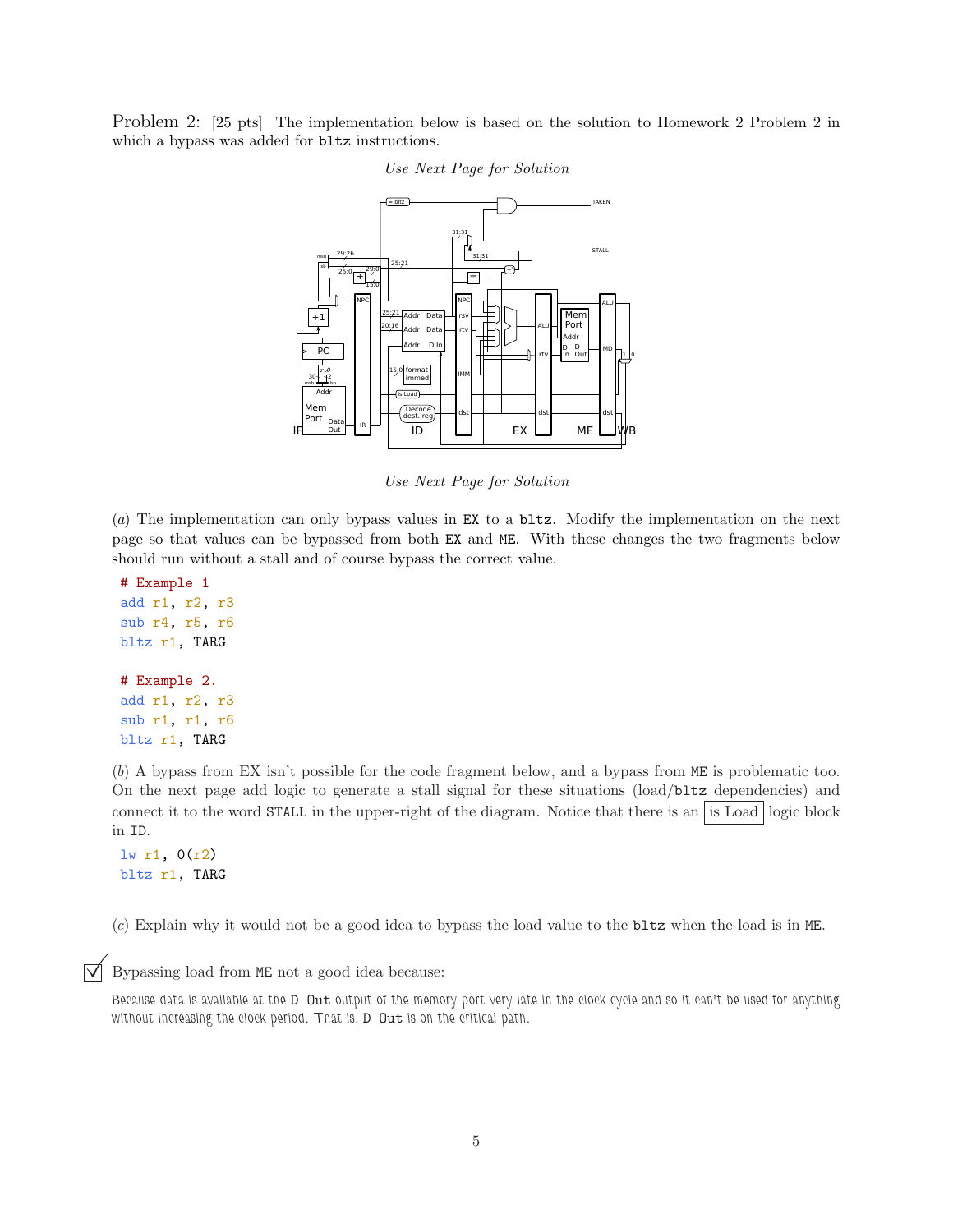# Problem 2, continued:

# $\overrightarrow{V}$  Modify implementation so bltz can bypass from EX and ME.

The solution appears below in blue. Note that the multiplexor is positioned such that if there is a dependence both on the instruction in EX and ME, the sign bit from the EX stage will be used. See Example 2 on the previous page.

### $\triangledown$  Logic to generate stall signal for bltz dependent on load.

Solution appears in green. Note that the stall is generated if the respective instructions are in the respective stages and if there's a dependence. A common mistake was to also check whether the "sign bit" was 1 (whether the branch is taken). That doesn't make sense because the sign bit isn't really available, if it was we wouldn't need to stall.

## $\triangledown$  Answer part c.

I remembered, but thanks for the reminder.

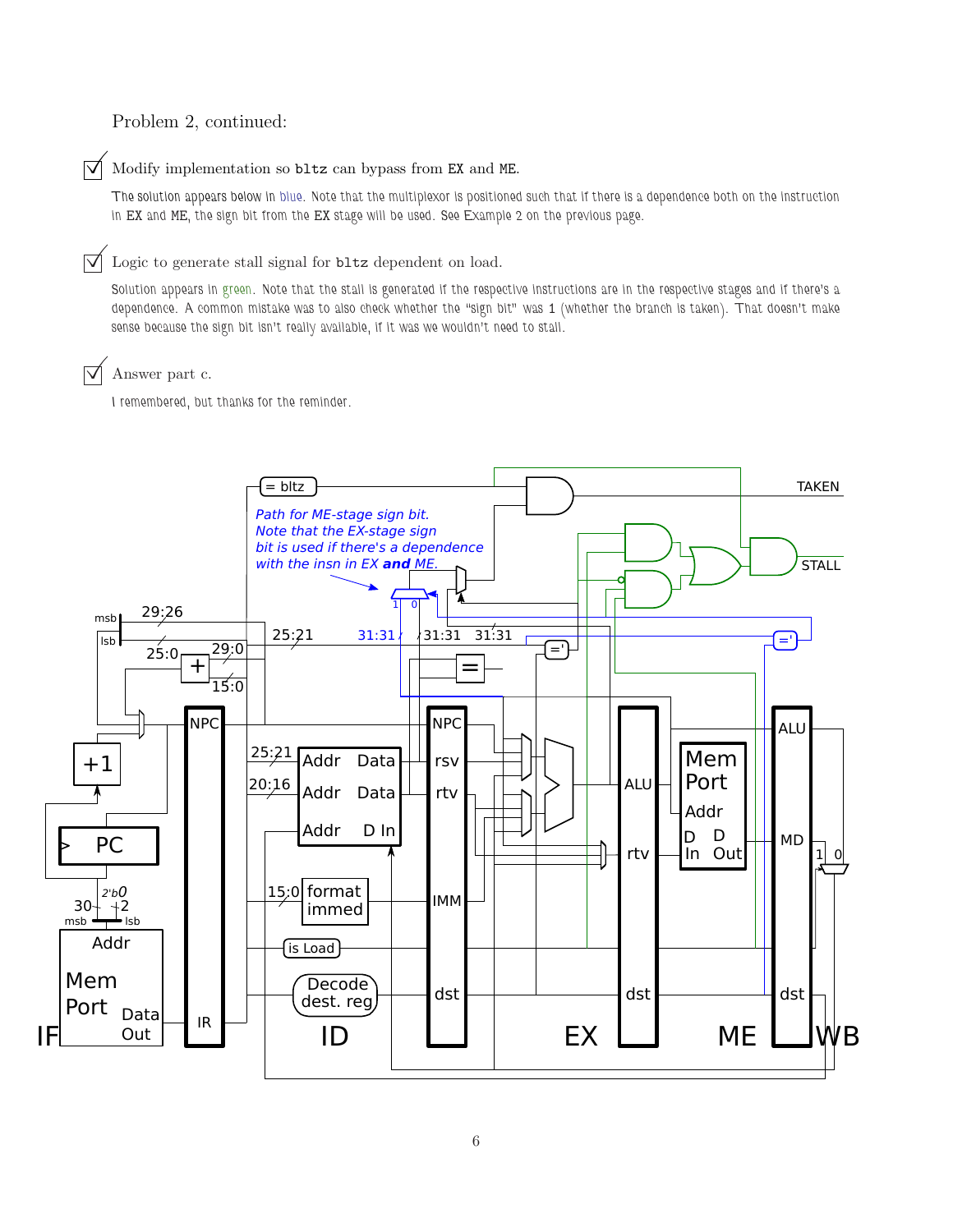Problem 3: [12 pts] Answer each question below.

(a) Each code fragment below writes register  $f30$  with the sum  $f2 + 4720$ .

```
# Plan A
        addi $t0, $0, 4720
        mtc1 $t0, $f17
        cvt.s.w $f16, $f17
        add.s $f30, $f2, $f16
```
# Plan B

lui \$t0, 0x4593 ori \$t0, \$t0, 0x8000 mtc1 \$t0, \$f16 add.s \$f30, \$f2, \$f16

What is the difference between  $m \texttt{tcl}$  and  $\texttt{cvt}$ ?

The mtc1 instruction moves a value from an integer register to a floating-point (co-processor 1) register. The cvt instruction converts a value from one format to another, in the example above from integer to single-precision floating point. So the difference is, mtc1 moves its operand from an integer to FP register, while cvt changes the value of its operand from an integer to FP value.

 $\triangledown$  Why doesn't Plan B need a cvt?

Because the register contents is already in a FP format.

(b) All MIPS integer instructions have their source register numbers in the rs and, if needed, rt fields. But the destination register number can be found in either the rt or rd fields.

How does limiting integer sources to rs and rt reduce cost and improve performance?

It reduces cost because no mux is needed at the register file Addr inputs. It improves performance for the same reason, there is no delay that there would be with a mux, which includes the logic generating the mux's control signal.

 $\triangledown$  Why isn't performance hurt by having the destination in either rt or rd?

Because the dst value is not needed until the end of ID (for the pipeline latch) and so the mux and its control logic are not on the critical path.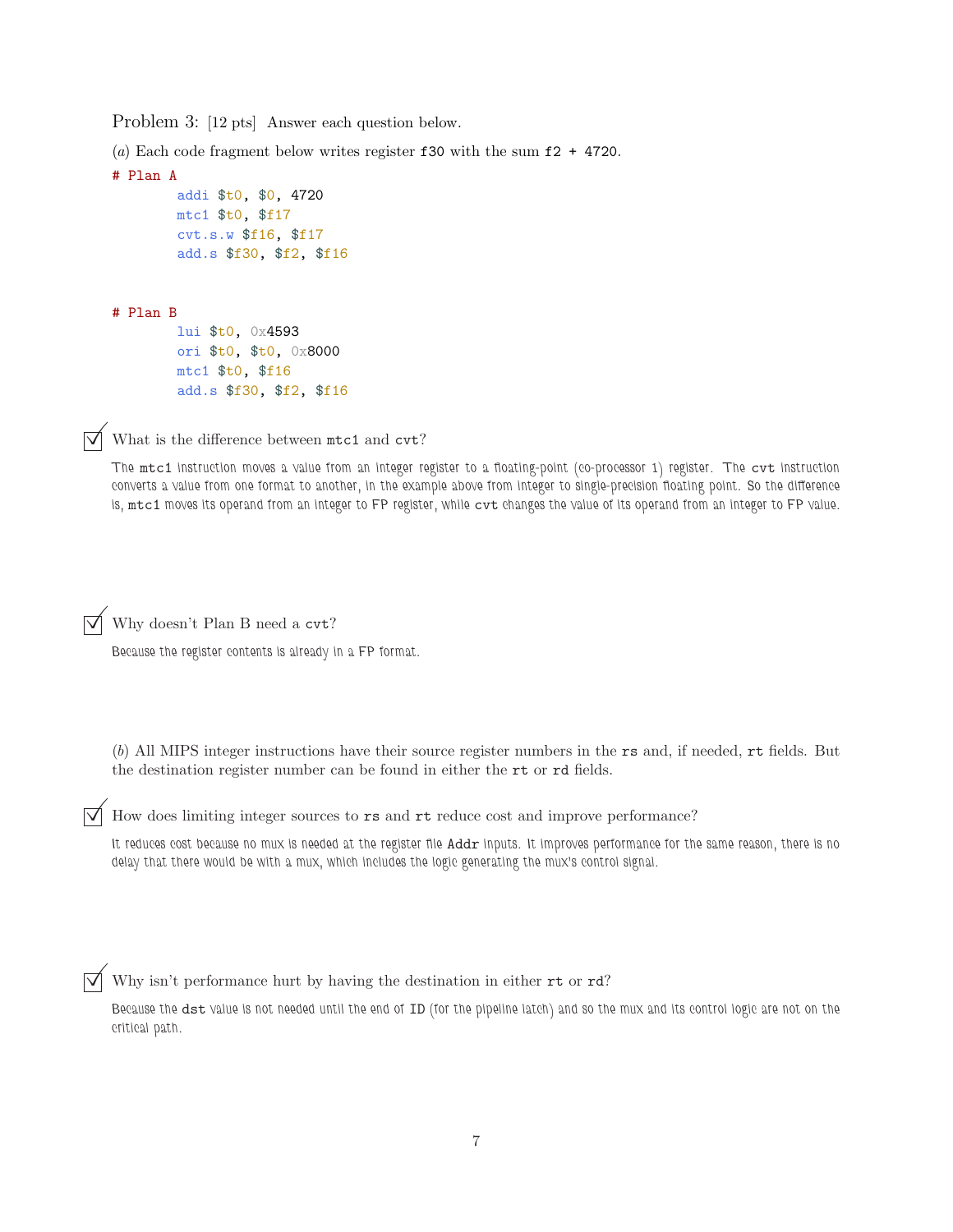Problem 4: [28 pts] Answer each question below.

(a) The statement below omits an important reason why customers can be kept by companies that manage an ISA and implementation as two different things.

By separating the ISA from the implementation we can keep our customers by offering them a faster implementation when they are ready to buy a new system.

 $\overrightarrow{\mathsf{W}}$  What is the important reason that has been omitted?

Short Answer: ..., that runs the software that they already have.

More details: Software compatibility. The newer, faster computer must be an implementation of the same ISA or a superset of it.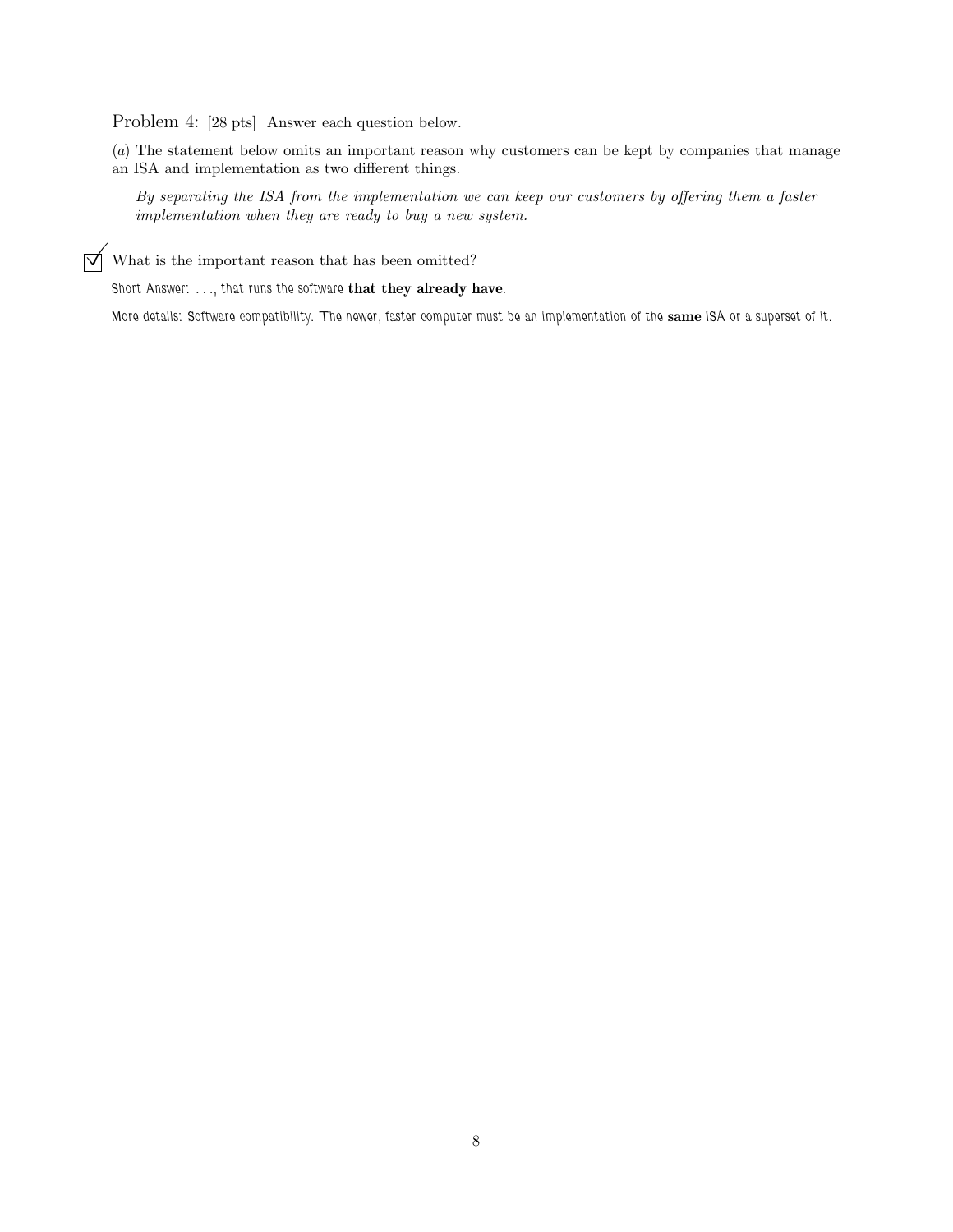(b) To use profiling to improve performance a program is compiled twice.

 $\triangledown$  What is done between the first and second compilation?

The program is run using typical input data, the run is called a *training run*. (Sorry about using the word *run* three times in one sentence.)

 $\triangledown$  Why does the program need to be compiled a second time?

So that the compiler can read the results of the training run and use that to make better optimization decisions.

 $\overrightarrow{\mathsf{q}}$  Suppose that taken branches have a penalty. Show how profiling helps.

Suppose that in the first code fragment below the branch is mostly taken, meaning that the ELSEPART is frequently executed. When the compiler learns this by reading the output of the training run it will rearrange code so that the branch is mostly not taken. It will also move the less-frequently executed IF\_PART out of the way. In the optimized code zero control transfers are needed for the frequent case.

#### # SOLUTION

```
# Before optimization. Either branch or jump always taken.
# Assume that branch is mostly taken.
add r1, r2, r3
beq r4, r5, ELSEPART
xor r6, r7, r8
IF_PART:
lw r8, 0(r9)
 ...
j ENDIF
add r10, r11, r12
ELSEPART:
lw r8, 0(r20)
 ...
ENDIF:
sw r21, 0(r22)
# After optimization. Now branch is mostly not taken.
add r1, r2, r3
bne r4, r5, IFPART
xor r6, r7, r8
ELSEPART:
lw r8, 0(r20)
 ...
ENDIF:
sw r21, 0(r22)
 ...
IF_PART:
lw r8, 0(r9)
...
 j ENDIF
add r10, r11, r12
```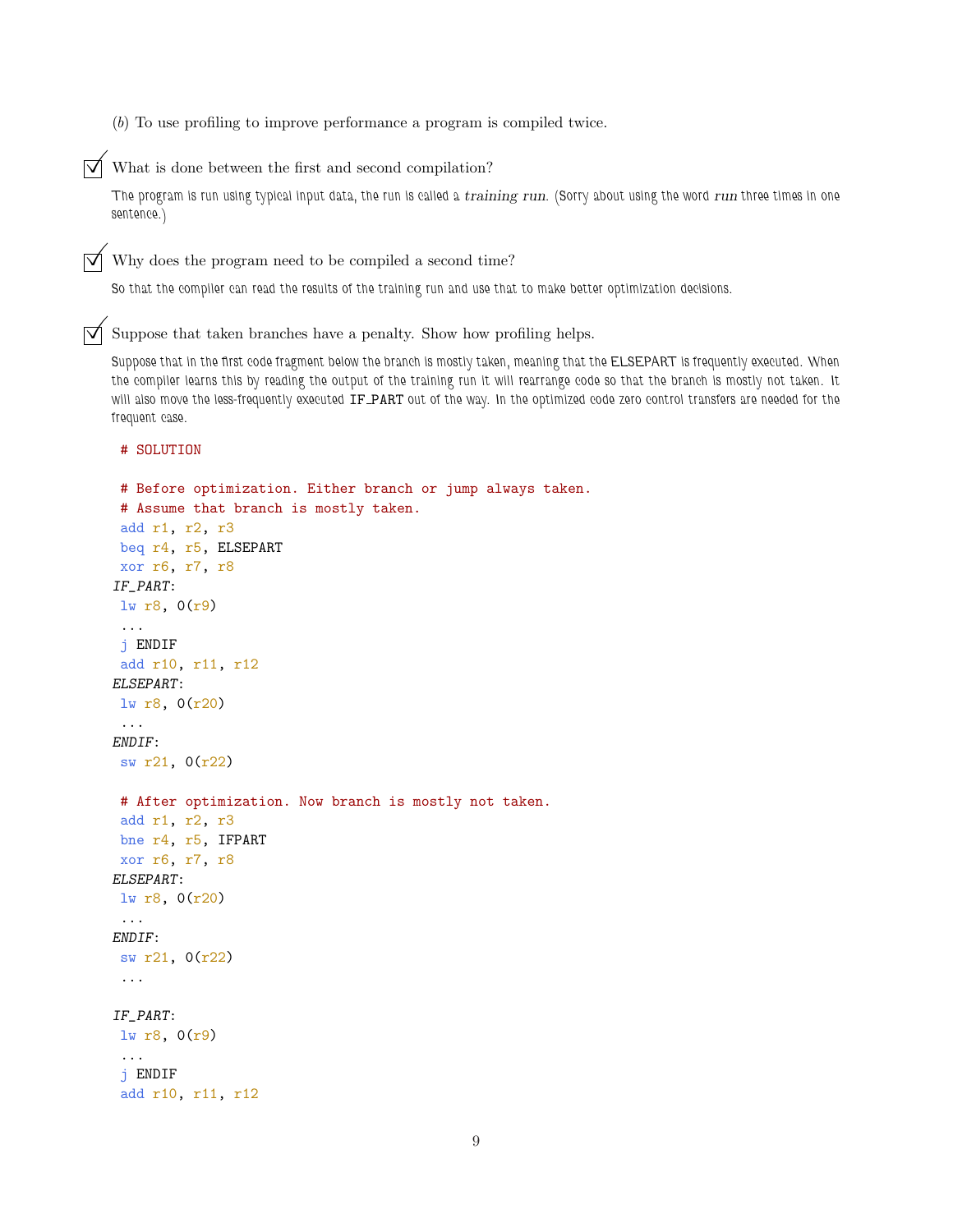Problem 4, continued:

(c) Consider an instruction such as add  $(r1)$ ,  $r2$ ,  $4(r3)$ . What about it makes it unsuitable for a RISC ISA? Explain why it would be difficult to implement in our pipelined design.

add (r1), r2, 4(r3) unsuitable for RISC because:

 $\triangledown$  It would be difficult to implement because:

The instruction is unsuitable for RISC because it both performs arithmetic and accesses memory, a RISC no-no. This makes it hard to implement in a pipelined microarchitecture because the instruction would need to access memory twice, once for the source,  $4(r3)$ and once to write the result,  $(r1)$ , which would require extra memory ports, and that's costly, or it would require some way of using the memory port from different stages, which would greatly complicate the design.

(d) When we compared the un-optimized and optimized versions of the  $\pi$  program we found that the optimized version had many fewer load and store instructions. Why?

The optimized  $\pi$  program had fewer loads and stores because:

Without optimization, the compiler will emit code to load the value of a variable into a register each time it is used and to write the value to memory each time it is changed. But if a variable is updated and used many times (say, in a loop body) then the value can be loaded just once, into a register, before the loop and stored just once, after the loop. That was the case with the  $\pi$  program where all loads and stores were eliminated from the loop body.

(e) A tester preparing a run of the SPECcpu suite is responsible for compiling the benchmarks. Why does that make SPECcpu results interesting to computer engineers?

Tester compilation makes SPECcpu interesting to computer engineers because:

Computer engineers can evaluate the performance of new microarchitectural features, such as bypass paths, by running the SPECcpu benchmarks with a compiler back-end designed to take advantage of the new features. They also can run the benchmarks on new ISAs. Note that the tester is the computer engineer.